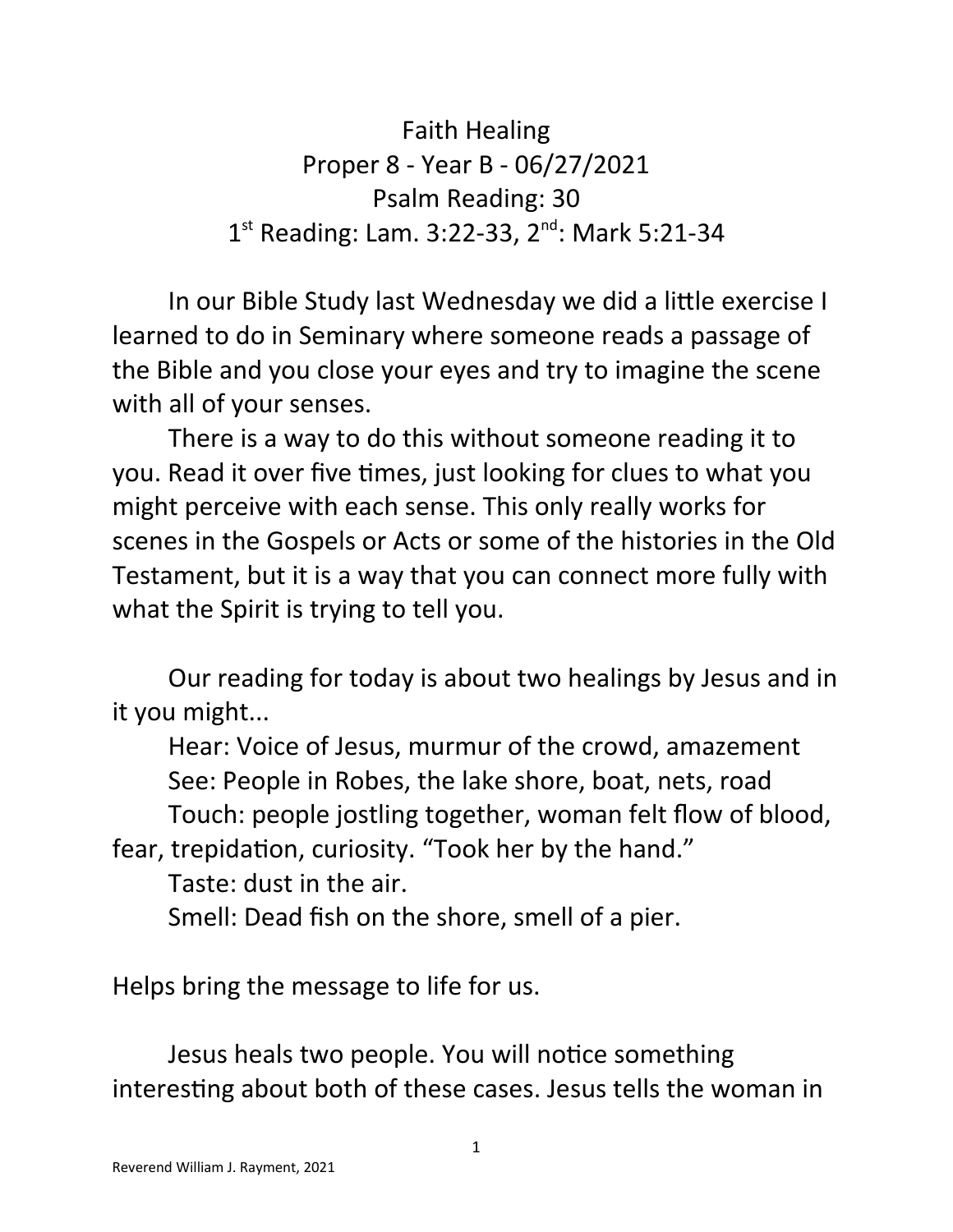verse 34, "Daughter, your faith has healed you..." and when Jairus is told that his daughter has died, Jesus tells him, "Don't be afraid, just believe." In both cases, then, we find a common theme. Faith is a factor in their healing. Yes, it is the power of God that brings healing to them, but they have participated in an active way in the healing.

I want to begin this discussion by saying that whether a person is physically healed after prayer is not an indication of a person's faith. Faith is a factor, but not the only factor. God's will is the primary of these factors. Though we can be healed on the spot by God, I believe God's ultimate design is most often orchestrated through the laws that govern the universe. I think that healing is a miraculous thing that can happen to us when we are ill. It is miraculous then no matter how we perceive it coming about. And physical healing may not come about. As we Christians often say, "Let it be God's will, not our will."

I also want to stress that healing comes in many forms. It may be a physical healing. But it might also be a spiritual healing, healing that brings to us the comfort of Christ's presence and fills us with the love of God, dispelling anxiety and bringing about reconciliation between us and others or even us and God.

For the woman who touched the robe of Jesus it was her faith that healed her, as Jesus said, and the power flowed through him. It happened the way God would have it happen. It revealed the power of God in the world in a dramatic way. As John would call such miracles in his Gospel, it was a sign that was not only wrought of faith, but engendered faith in those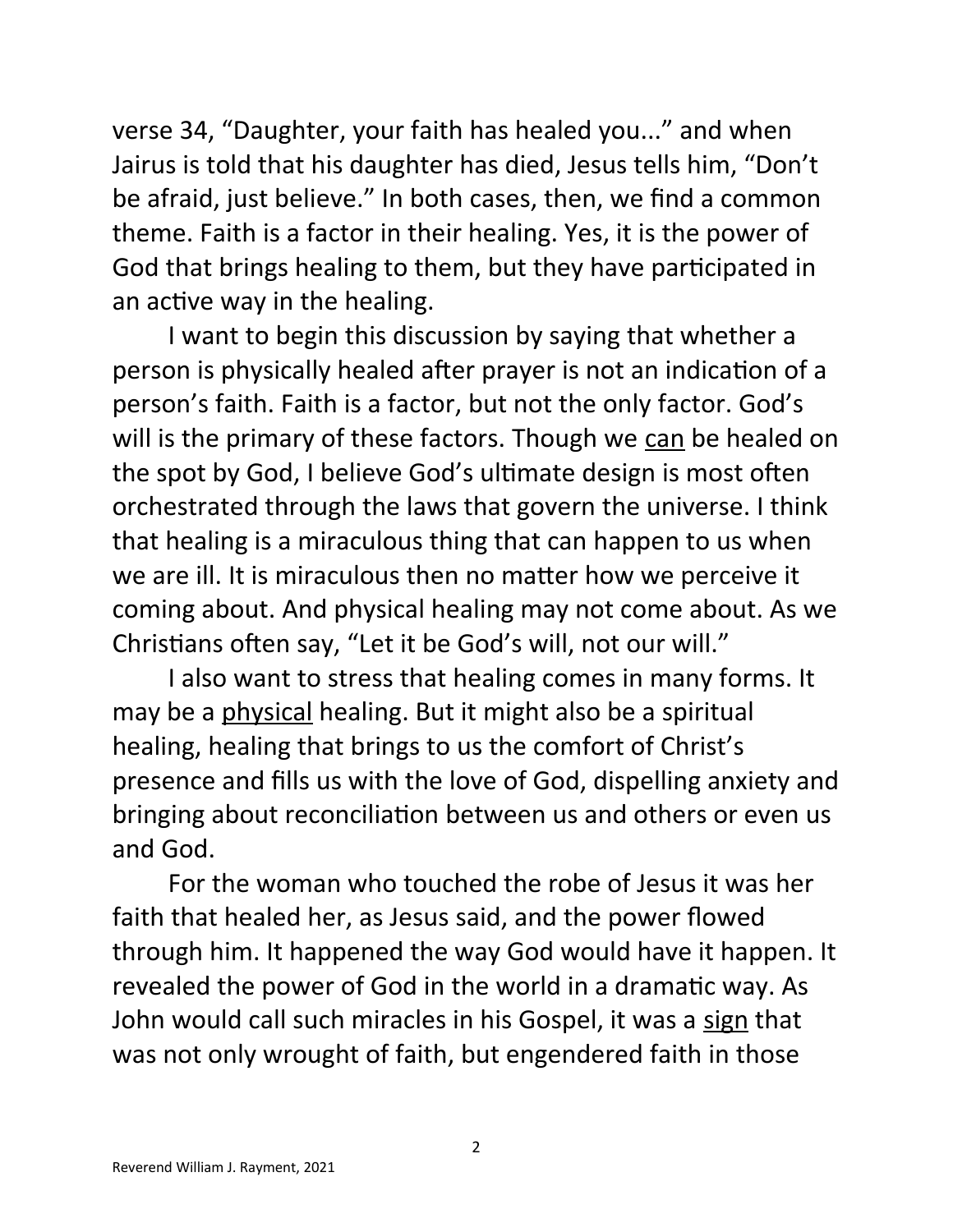around her and once written about brought faith to many more.

I think we forget sometimes the miraculous ways that God works in the world. Human's are God's instruments, and the work of a surgeon, the care of a nurse, the research of a scientist all come about through the work of God. No matter their own faith, people in the medical field are, indeed, doing the Lord's work.

For me, a case in point would be the vaccine for the Corona virus, and not just for this virus, but the vaccine for small pox, and the vaccine for polio, and so many other diseases. Penicillin was an amazing discovery. The advancement of medical science is, no doubt, God's will. But just think how the Covid vaccine came about. Yes, it built on previous research, but that research came about because God made us in the image of God and gave us the ability to understand the technical aspects of our existence here on this planet and within the universe.

Joke about the man in the flood...Sometimes God's miracle is us.

Cures can extend life. Even the development of good sanitation has, unbeknownst to most, extended the lives of most of humanity. This is something we seldom thank God for because it has become so commonplace in our lives. We are more likely to look forward with fear to the dangers ahead than we are to thank God for all we have been given in the past.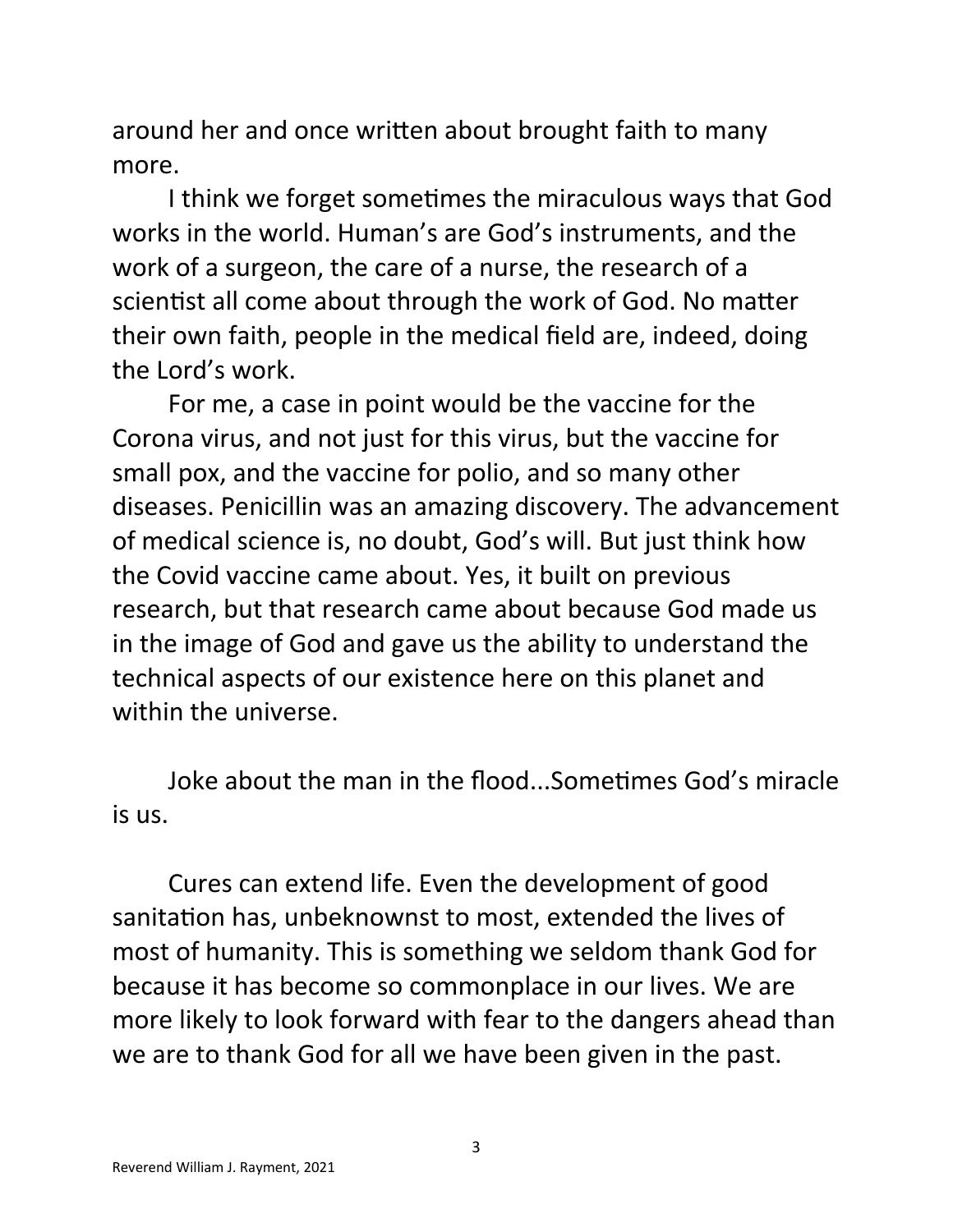Isaac Newton, one of the great physicists of history, believed that when he studied mathematics, physics, and optics, he was learning about, even discovering, the mind of God. It was this that drove him to do his research. I believe this is what God wants for us, to continue to discover, to continue to move forward in all areas of science. I have a sense that such discoveries move hand in hand with faith to bring us ever closer to God, ever closer to that day when God will bring together the new Heaven and the new Earth.

Miraculous medical cures have real world consequences, and this brings us back to our reading. We find that what Jesus does in the world has real world consequences as well. And these consequences radiate out to every economic class. Jesus performs two miracles in this passage. He heals someone at the top of the economic scale and a person at the bottom. When healing, Jesus shows no preferences. He does not care that one person could get him in good at the synagogue and the other has no wealth, no pull, anywhere.

In fact, with his healing of the woman, he demonstrates how truly far God will go to touch humanity, and allow humanity to touch God. First, we have to understand that the woman with the flow of blood would have been considered to be unclean. Anyone who touched her or had been touched by her would be considered unclean. Yet Jesus did not rebuke her for touching him; he did not consider himself in any way unclean. In fact, he tells her that her action has healed her. So we find out that she does not make Jesus unclean, but in healing her from her flow of blood, that Jesus does make her clean. Cleanliness flows from him as a by-product of his healing.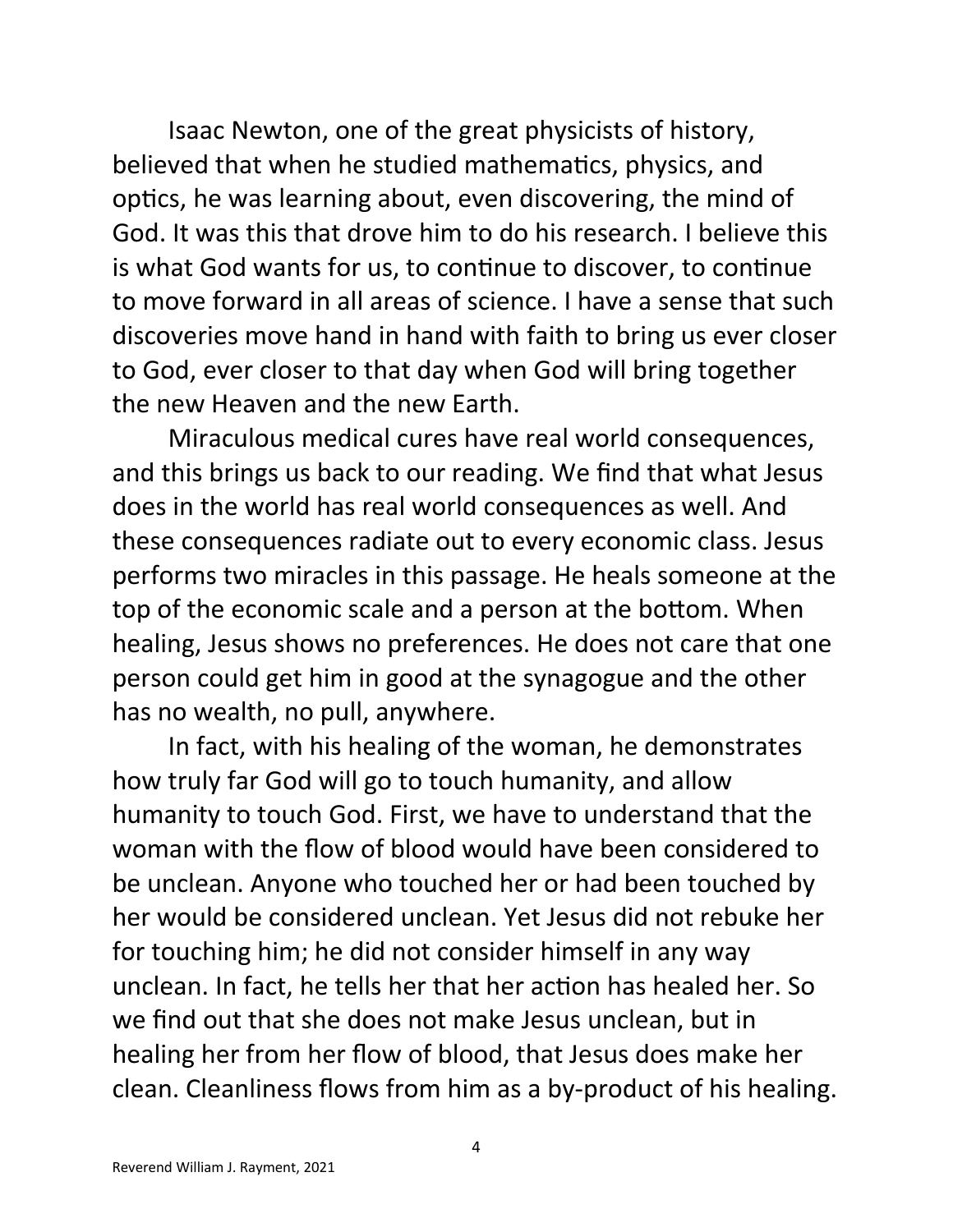This is a powerful sign of the power of Christ, of the power of God in the world.

It is at this point in the story that Jairus, the synagogue leader, receives a messenger. He is told that his daughter who had been sick is dead. It would seem that the case is hopeless. But Jesus goes to the man's house and raises the girl from the dead, taking her cold, damp, hand in his and pronouncing the words, *"Talitha Koum!"*

I think it is this raising of the girl from the dead that extends to all of us a promise, no matter who we are. It is showing to us that Christ has the power to lift us up. It is a promise that we are never truly dead and that Christ is here to save us. Ultimately, whatever happens to us, Christ will take our hand, and bring us to his father's house to live with him forever.

I think the essence of our understanding of this passage is that humans participate in the healing process. But we are still subject to God's Providence.

You see, there is always healing when we come in contact with God. There is always healing when we practice our faith: whenever we kneel by the bedside in heartfelt-fervent prayer, when we are picking up trash as we walk down the sidewalk, or when we forgive a family member for something they should not have said, or hold someone's hand in the hospital and ask the Lord to relieve them from their affliction, or when we just talk with a friend after a service at church. Yes, we are participating in the healing power of God through our faith.

In all these circumstances and so many more we may: Hear the words of God.